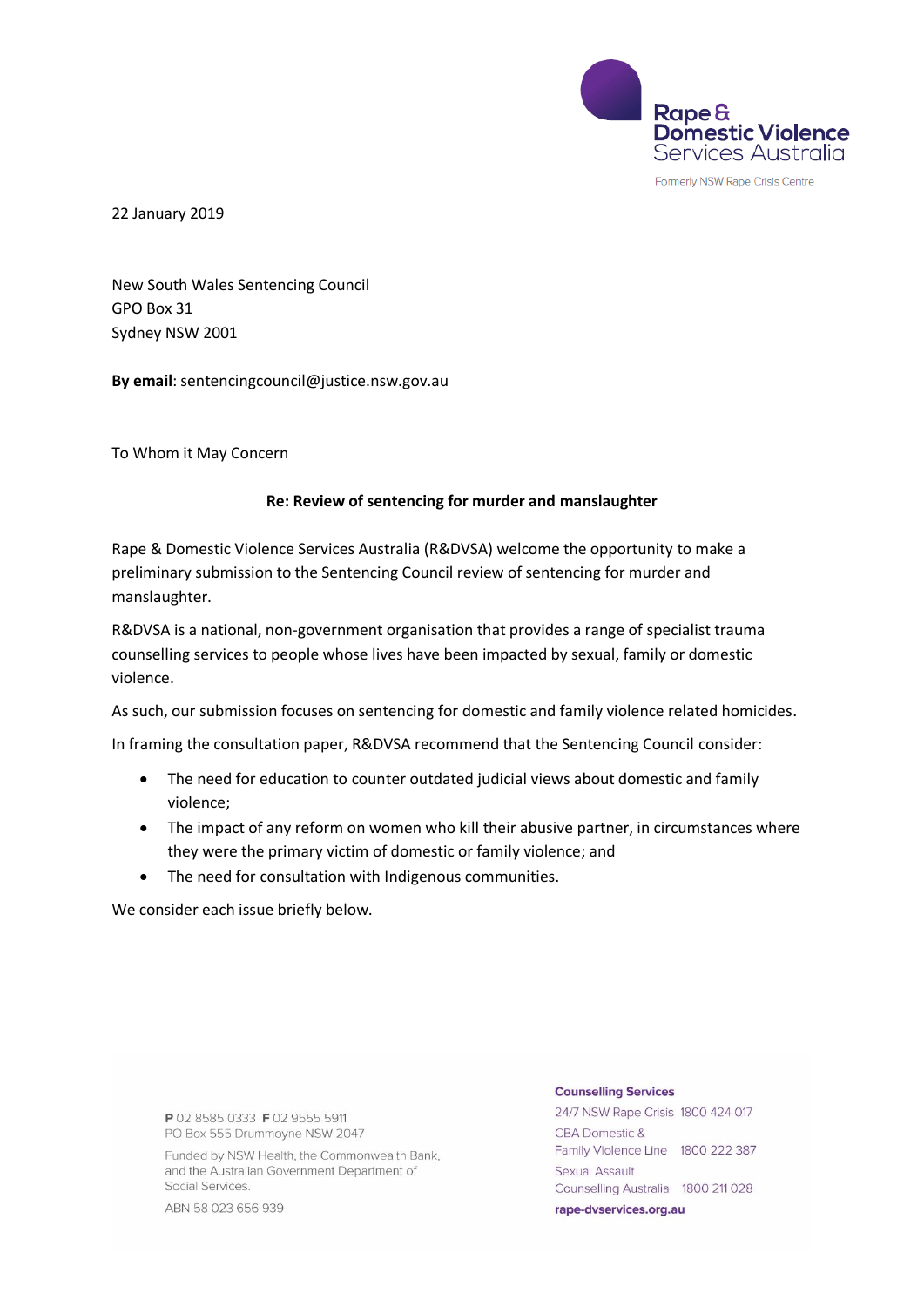## **Outdated judicial views about domestic violence**

R&DVSA is concerned that many judicial officers prescribe to outdated views about domestic and family violence that may impact their assessments of sentencing factors such as culpability, harm, risk and social costs.<sup>1</sup> It is imperative that judicial officers are properly educated about domestic and family violence so that they are equipped to make informed and fair sentencing assessments.

Outdated judicial views about domestic and family violence are clearly evident upon examining sentencing remarks for domestic violence related homicides. A 2017 study by Buxton-Namisnyk and Butler considered all available sentencing remarks on domestic violence related homicide finalised by way of conviction in NSW since July 2000.<sup>2</sup> They found that sentencing remarks commonly reflected inappropriate and gendered stereotypes that undermine victims' claims to justice and improperly lend support to offenders' defences.<sup>3</sup> For example, sentencing remarks commonly:

- Minimised perpetrator accountability. For example, judges often characterised domestic violence as a "loss of control" or described perpetrators as motived by innocent intentions such as "jealousy." This type of language masks the true dynamics of domestic violence as an attempt to maintain power and control, motivated by a perpetrators' belief that he is entitled to possess or control his partner.<sup>4</sup>
- Used mutualising language. For example, judges regularly attributed violence "to a relationship" rather than to the perpetrator, by using terms such as "violent relationship", "turbulent relationship", or "rocky relationship".<sup>5</sup> Given that the vast majority of cases of intimate partner homicide involve a clear primary domestic violence victim and a primary domestic violence abuser, <sup>6</sup> this mutualising language is inaccurate and places inappropriate blame on the victim.
- Invoked stereotypes. For example, judges often reflected problematic stereotypes about how "proper victims" should behave. In one case, a judge indicated that the victim was too "young" or "inexperienced" to appreciate the danger posed by her abusive partner and suggested that if she "knew better" she would have ended the relationship prior to her death. This ignores the dynamics of power and control central to domestic violence as well as the risks associated with leaving a relationship.<sup>7</sup>
- Minimised non-physical domestic violence. For example, judges described perpetrators who primarily used non-physical forms of domestic violence as controlling and manipulative but

<sup>-</sup> $1$  Christine Bond and Samantha Jeffries, 'Similar Punishment? Comparing Sentencing Outcomes in Domestic and Non-Domestic Violence Cases' (2014) 54 *British Journal of Criminology* 849.

 $<sup>2</sup>$  Emma Buxton-Namisnyk and Anna Butler, 'What's language got to do with it? Learning from discourse,</sup> language and stereotyping in domestic violence homicide cases' (2017) 29(6) *Judicial Officers' Bulletin* 49.  $3$  Ibid.

<sup>4</sup> Ibid 51-52.

 $<sup>5</sup>$  Ibid 52.</sup>

 $6$  The NSW Domestic Violence Death Review Team found that in 77 of the 78 intimate partner homicides between 2015-2017, there was a clear primary domestic violence victim and a primary domestic violence abuser: NSW Domestic Violence Death Review Team, *Annual Report 2015-2017* (2017) NSW Attorney General and Justice, 132.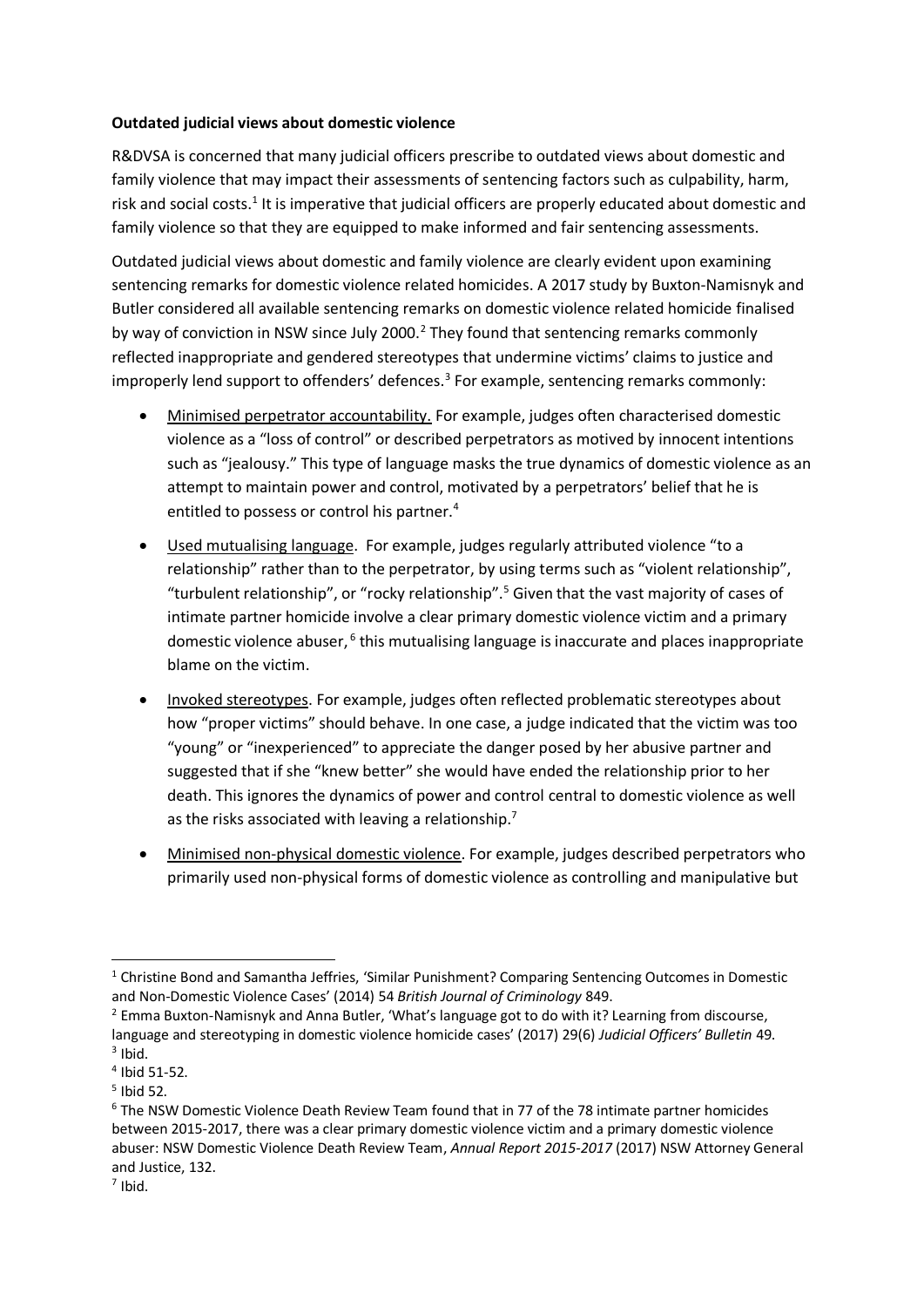not "violent". This overlooks the relevance of non-physical forms of domestic violence as risk factors in the period prior to homicide.<sup>8</sup>

We note that the NSW Domestic Violence Death Review Team also discussed the use of problematic language by higher court judicial officers when describing domestic violence in remarks on sentence in their Annual Report 2012-2013. 9

According to Bond and Jeffries, outdated judicial views may be the cause of differential sentencing outcomes between domestic violence and non-domestic violence related offences. In their study of NSW sentencing outcomes from 2009 until 2012, Bond and Jeffries found that domestic violence offenders received more lenient sentence outcomes than offenders who perpetrated violence outside of domestic contexts.<sup>10</sup> They found that fewer domestic violence cases resulted in full-time imprisonment compared with non-domestic violence cases, and that those domestic violence cases which did result in imprisonment received shorter average prison terms.<sup>11</sup>

We note that Bond and Jeffries' findings have been disputed in research conducted by the *NSW Bureau of Crime Statistics and Research* (BOSCAR). 12

Regardless, the need for judicial education in relation to domestic and family violence is justified on the basis of sentencing remarks alone.

As Buxton-Namisnyk and Butler write, "judicial officers wield significant social power with respect to discussing, naming and representing domestic violence.<sup>"13</sup> In order to shift social understandings of domestic violence in the right direction, it is imperative that judges use their sentencing remarks to:

- Reinforce that domestic violence is unacceptable;
- Hold perpetrators accountable and recognise the centrality of power and control in domestic violence related homicides;
- Reject justifications for domestic and family violence that minimise perpetrator accountability such as that violence is caused by a "loss of control" or drugs or alcohol;
- Reflect the value of the victim's life and avoid victim-blaming judgments;
- Recognise that non-physical forms of violence can be equally, if not more, damaging than physical violence; and
- Recognise the significant impact that domestic and family violence has on society.<sup>14</sup>

Thus, R&DVSA recommend that judicial officers receive comprehensive and ongoing training in relation to the dynamics, complexities and impacts of domestic and family violence. This must include physical, sexual, psychological, emotional, financial, social and spiritual violence.

**.** 

<sup>8</sup> Ibid 52, 56.

<sup>9</sup> NSW Domestic Violence Death Review Team, *Annual Report 2012-2013* (2013) NSW Attorney General and Justice, 28-29.

<sup>10</sup> Bond and Jeffries, above n 1.

 $11$  Ibid.

<sup>&</sup>lt;sup>12</sup> Neil Donnelly and Suzanne Poynton, "Prison penalties for serious domestic and non-domestic assault" (2015) 110 *NSW Bureau of Crime Statistics and Research* 1.

<sup>13</sup> Buxton-Namisnyk and Butler, above n 2, 49.

<sup>&</sup>lt;sup>14</sup> Bond and Jeffries, above n 1; Buxton-Namisnyk and Butler, above n 2.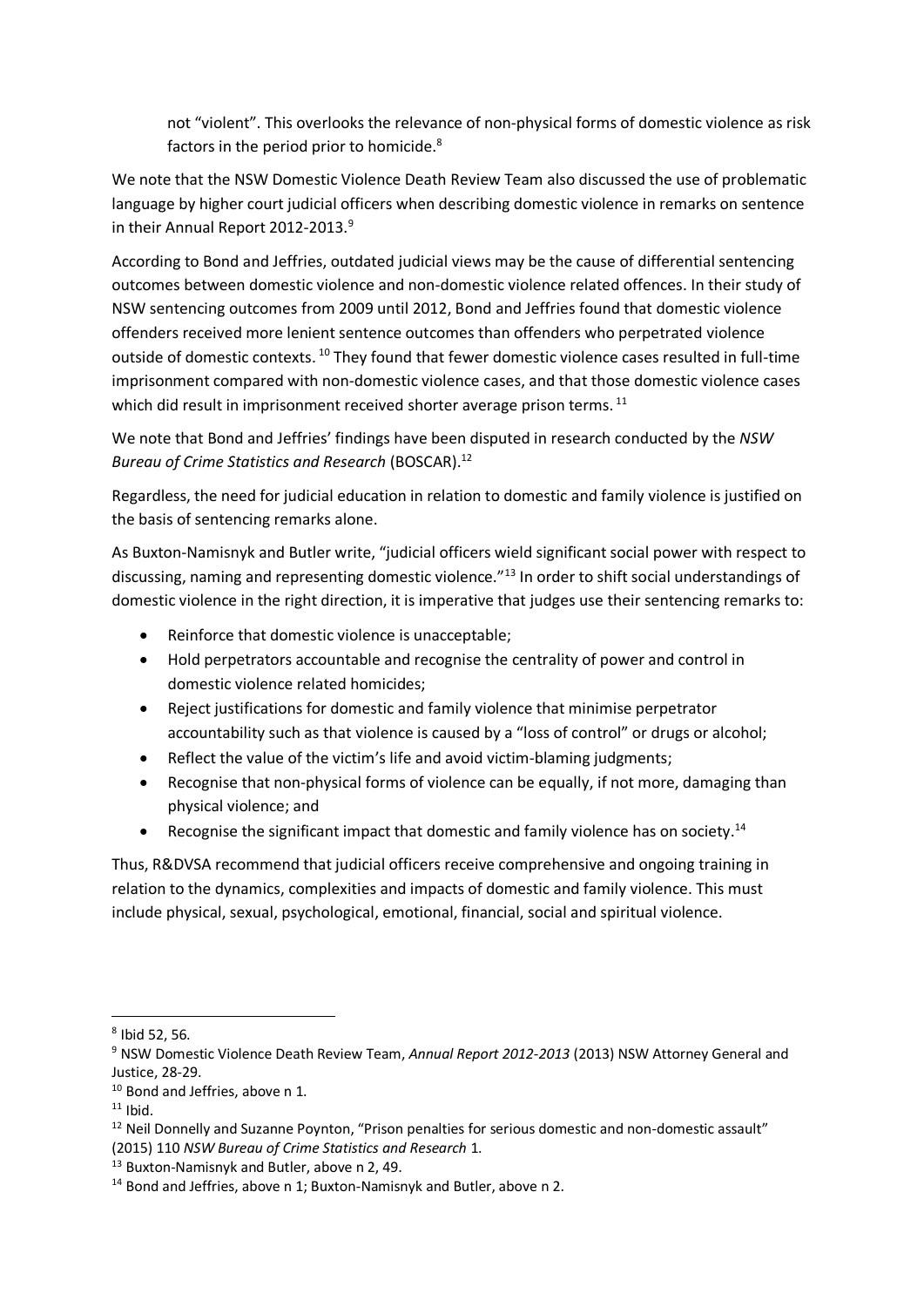### **Women who commit homicide offences in response to domestic or family violence**

R&DVSA is concerned that proposals to sentence domestic violence related homicide more harshly<sup>15</sup> may have an unintended impact on women who kill their abusive partners, in circumstances where they were the primary victim of domestic or family violence.

According to the NSW Domestic Violence Death Review Team:

- Of 78 intimate partner homicides perpetrated between 2015-2017, 10 (13%) involved homicides where a male primary domestic violence abuser was killed by a female primary domestic violence victim.<sup>16</sup>
- Of 204 intimate partner homicides perpetrated between 2000-2014, 31 (15%) involved homicides where a male primary domestic violence abuser was killed by a primary domestic violence victim.<sup>17</sup>

Thus, it is critical that the Council consider how any reform to sentencing practices may impact women convicted of killing their abusive partners.

For many decades, feminist activists have "challenged the legal system to adopt a more realistic appraisal of the life circumstances of women who kill in response to abuse."<sup>18</sup> This activism has "focused on self-defence as the preferred strategy for battered women charged with killing an abusive spouse and thus less attention has been paid to sentencing."<sup>19</sup>

However, Stubbs and Tolmie argue there is a need for greater attention to sentencing practices in circumstances where a battered woman kills her abusive partner.<sup>20</sup> They state:

*Myths and stereotypes about domestic violence may significantly shape sentencing outcomes in these cases … [W]e cannot assume that a judge's attempts to contextualise the women's offending for the purposes of sentencing will necessarily challenge rather than reinforce stereotypes about sex/gender, violence against women or Indigenous peoples.<sup>21</sup>*

As argued above, R&DVSA believe that judicial education is critical to ensure fair sentencing of domestic violence related homicides. This applies equally to circumstances where women kill their abusive partners. Through education, judges may be supported to understand the gendered and racialised social context in which a woman may kill her abusive partner. In this way, education may help shift the dominant framework applied to battering from one of individual pathology to one that acknowledges the full social context of offending.<sup>22</sup>

<sup>-</sup><sup>15</sup> See, for example, APP 'NSW orders review into murder sentences', SBS online, 23 November 2018, https://www.sbs.com.au/news/nsw-orders-review-into-murder-sentences.

<sup>&</sup>lt;sup>16</sup> NSW Domestic Violence Death Review Team, *Annual Report 2015-2017* (2017) NSW Attorney General and Justice, 193.

 $17$  Ibid. We note this statistic does not include a breakdown of the gender of perpetrators.

<sup>&</sup>lt;sup>18</sup> Julie Stubbs and Julie Tolmie, 'Battered Women Charged With Homicide: Advancing the Interests of Indigenous Women' (2008) 41(1) *The Australian and New Zealand Journal of Criminology* 138, 138. <sup>19</sup> Ibid 151.

 $20$  Ibid.

 $21$  Ibid.

 $22$  Ibid.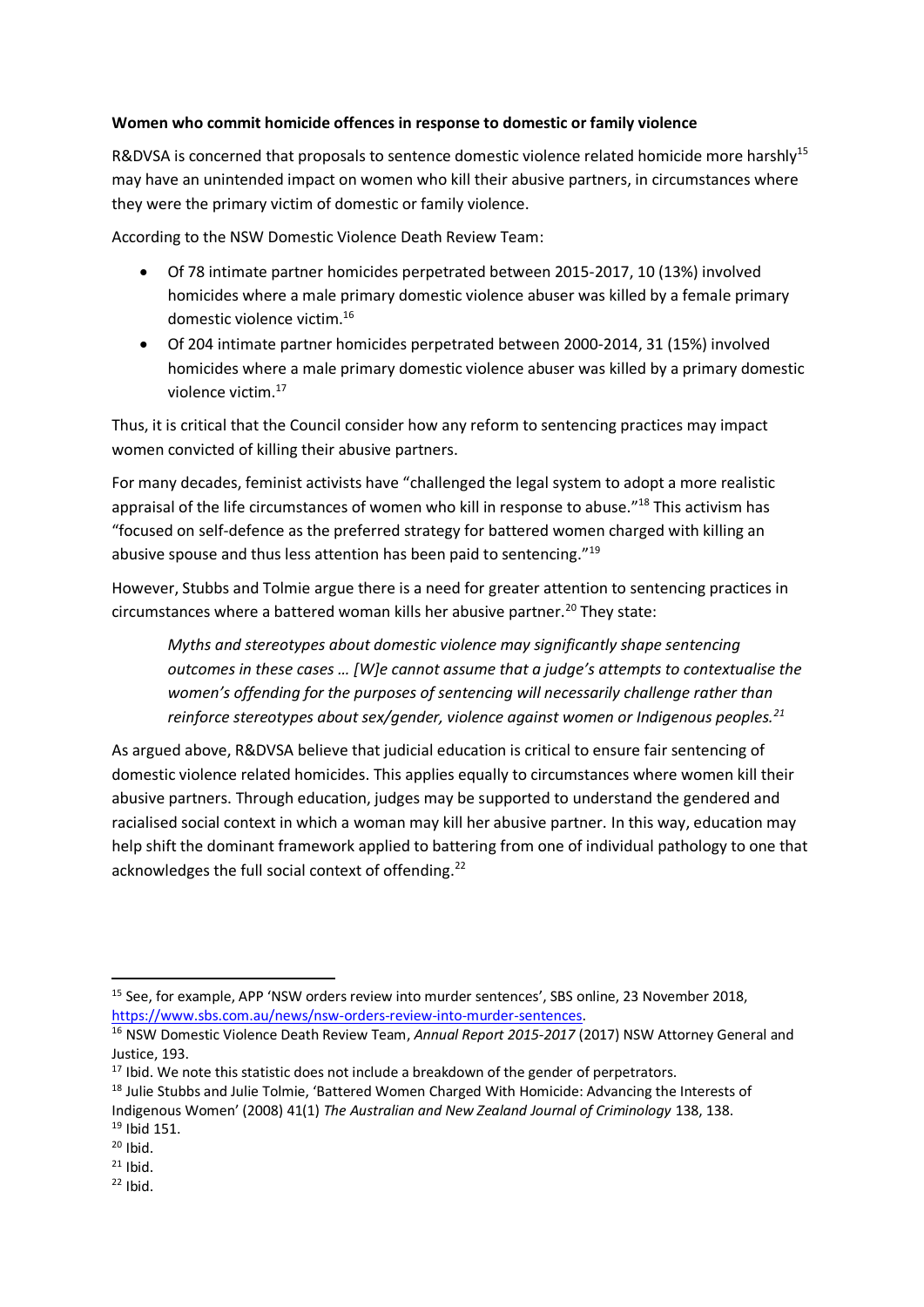Further, R&DVSA caution against any reform that would instigate a mandatory minimum sentence for domestic violence related homicide, or otherwise limit judicial discretion when sentencing a woman for killing her abusive partner. To do so may have an unjust impact for the following reasons:

- Innocent women may come under heightened pressure to accept a plea bargain, due the uncertain law on self defence as applied to these situations;<sup>23</sup> and
- Judges may be constrained from taking into account the full social context of offending and be obligated to impose unjustly harsh sentences on women who kill their abusive partners.<sup>24</sup>

It is imperative that the sentencing process allow judges to recognise gendered and racialized inequalities as forming part of the context for offending, where women kill their abusive partners.

# **The need for consultation with Indigenous communities**

R&DVSA caution that the Council must recognise the specific ways that Indigenous communities may be impacted by any reform to sentencing practices and give strong emphasis to their interests. This should be achieved through extensive and ongoing consultation with Indigenous communities, including women and children impacted by family and domestic violence.

Domestic and family violence related homicide impacts Indigenous communities in a myriad of specific ways, that differ from impacts on non-Indigenous communities. For example:

- 1. Indigenous men and women are overrepresented as victims of domestic and family violence related homicide.<sup>25</sup> In approximately 24% of intimate partner homicides in Australia in 2003-2004, one or typically both partners were Indigenous, despite the fact that Indigenous people made up 2.4% of the Australian populations.<sup>26</sup> According to the National Homicide Monitoring Project, in 2013-2014:
	- Approximately 60% of Indigenous male homicide victims died in domestic homicide incidents, compared with 16% of non-Indigenous male victims; and
	- Approximately 80% of Indigenous female homicide victims died in domestic homicide incidents, compared with 72% of non-Indigenous female victims.<sup>27</sup>
- 2. A higher proportion of Indigenous domestic and family violence related homicides involve a female offender. There may be countless reasons for this disparity. For example, Stubbs and Tolmie cite the following factors as possible explanations:
	- Indigenous women who experience family violence may face difficulties gaining access to support from agencies, leaving them without legal means of protecting themselves from violence. Cunneen and Kerley note that "physical force may be the only resistance to domestic violence available given a range of pressures which militate against involvement of the police."<sup>28</sup>

1

<sup>23</sup> Ibid 150-151.

<sup>24</sup> Ibid 152. See, for example, the discussion of *R v Burke* [2000] NSWSC 356.

 $25$  Ibid 139.

 $26$  Ibid.

<sup>&</sup>lt;sup>27</sup> National Homicide Monitoring Project, 'Victims and Offenders, 2009-10 TO 2013-14', accessed at: http://www.crimestats.aic.gov.au/NHMP/2 victims-offenders/

<sup>&</sup>lt;sup>28</sup> Quoted in Stubbs and Tolmie, above n 17, 141.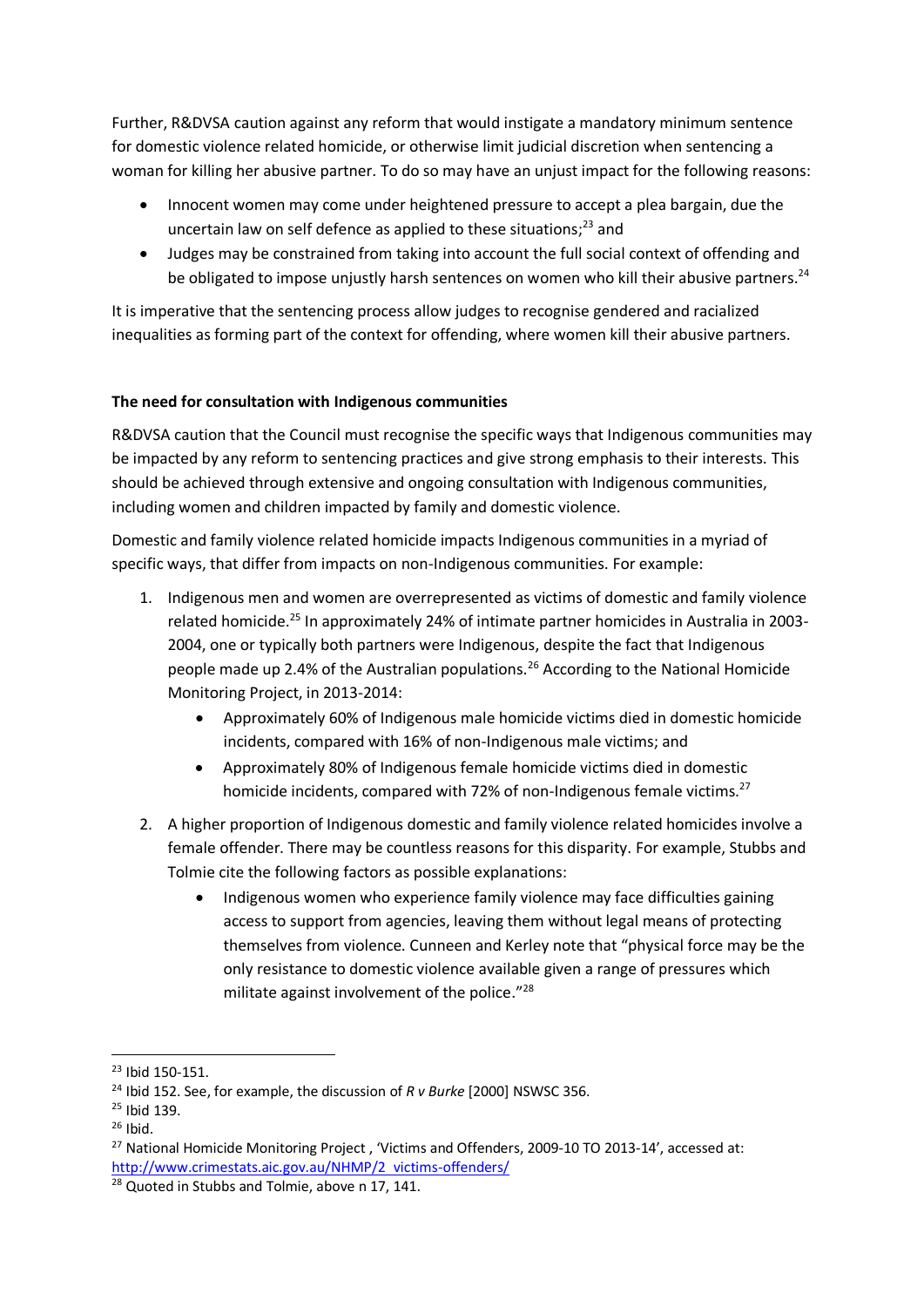- Since Indigenous women are substantially overrepresented within the criminal justice system for all offences, including violent and non-violent offences, they are much more likely than non-Indigenous battered women to have a prior record, which in turn may be interpreted to undermine their claim to victim status.<sup>29</sup>
- Evidence suggests that Aboriginal women in some Australian communities may have fewer reservations than non-Aboriginal women about responding to physical force with force.<sup>30</sup>
- HREOC notes that "Indigenous scholars also argue that the violent responses to violence by Australian Indigenous women may be more structured" and may include the "implementation of payback or customary law".<sup>31</sup>
- Indigenous women commonly face "enormous pressures arising from the combined effects of poverty, violence, sole parenthood, alcohol and substance abuse, and gender and race discrimination".<sup>32</sup>
- 3. Indigenous perpetrators of domestic violence offences are sentenced more harshly than non-Indigenous perpetrators. In their study of NSW sentencing outcomes from 2009 until 2012, Bond and Jeffries found that when sentenced under comparable statistical circumstances, Indigenous offenders were more likely to be sentenced to prison than their non-Indigenous counterparts.<sup>33</sup> We note that the methodology of this study was critiqued in research conducted by BOSCAR.<sup>34</sup> However, the BOSCAR study also found that Indigenous offenders found guilty of a serious domestic violence related assault were sentenced more harshly than non-Indigenous offenders.<sup>35</sup>
- 4. Indigenous women who kill their abusive partner may be judged adversely on the basis of racialised stereotypes of "the battered women".<sup>36</sup> Where Indigenous women do not conform to white stereotypes of femininity as passive and helpless, they may be seen as not entitled to a particular defence or mitigation of sentence.<sup>37</sup> This is reflected in the higher proportion of Indigenous women serving sentences for killing violent men. According to Stubbs and Tolmie, of 25 homicide cases involving battered women defendants from 2000 to 2007, 100% of Indigenous women were convicted compared with 67% of non-Indigenous women.<sup>38</sup>
- 5. Indigenous offenders may be subject to racially prejudiced judicial assessments of blameworthiness, harm, risk and social costs.<sup>39</sup> For example, judges are more likely to construe Indigenous offenders as inherently dangerous, while they perceive non-Indigenous

<sup>-</sup> $29$  Ibid

 $30$  Ibid.

 $31$  Ibid.

 $32$  Ibid.

<sup>33</sup> Samantha Jeffries and Christine EW Bond, 'Taking the Problem Seriously? Sentencing Indigenous and Non-Indigenous Domestic Violence Offenders', 0(0) *Australian and New Zealand Journal of Criminology* 1. <sup>34</sup> Donnelly and Poynton, above n 12.

 $35$  Ibid.

<sup>&</sup>lt;sup>36</sup> Stubbs and Tolmie, above n 17, 143.

 $37$  Ibid.

<sup>&</sup>lt;sup>38</sup> Stubbs and Tolmie, above n 17, 148.

<sup>&</sup>lt;sup>39</sup> Jeffries and Bond, above n 32.